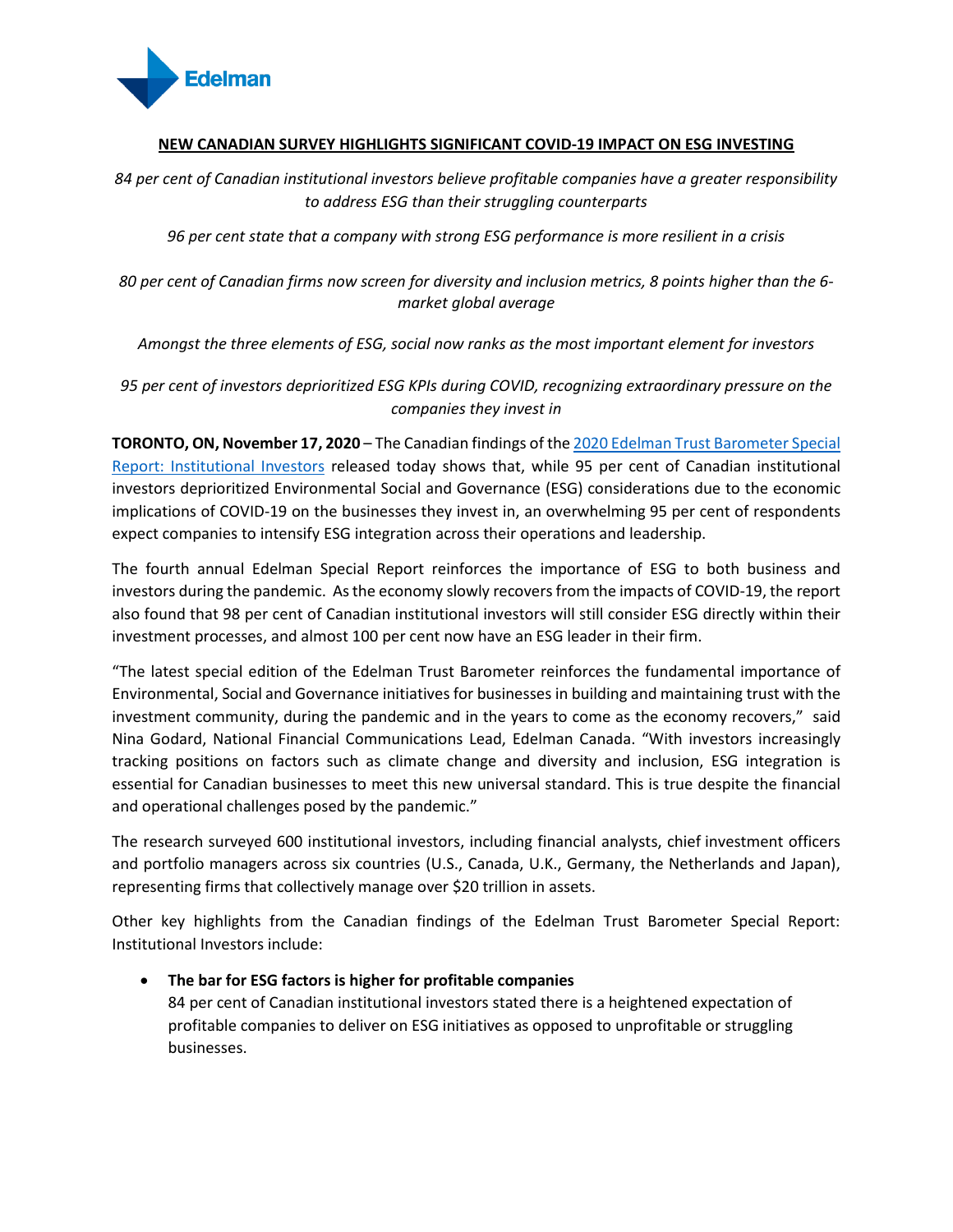

# • **Companies who excel in ESG merit a premium**

95 per cent of institutional investors surveyed say a company with strong ESG performance deserves a premium valuation for its share price. 90 per cent of respondents said their firm will not invest in companies that lack sufficient disclosure of their ESG performance.

- **Diversity and inclusion action and clear disclosure impacts share price and investor trust** 95 per cent of institutional investors said strong diversity and inclusion metrics have a positive impact on a company's share price, and a further 65 per cent said they strongly agree that board diversity impacts trust, a 19-point increase when compared year-over-year. 80 per cent of Canadian firms screen for diversity and inclusion metrics, higher than the 6-market global average of 72 per cent.
- **Social moves into 1st place over Environment and Governance**  74 per cent of Canadian investors name social as a key trust driver, a 25-point increase over 2019, and 12 points ahead of the 6-market global average.
- **Investors trust companies that treat people and communities well** 68 per cent said a business that shares a clearly defined vision for how the company will positively impact society is a catalyst for trust among investors.
- **Investors confirm multi-stakeholder model drives greater returns** 92 per cent of investors stated that the multi-stakeholder model of governance is more conducive to delivering long-term financial returns than other models that prioritize shareholders first.
- **More Canadian firms are interested in taking an activist approach**  92 per cent of Canadian institutional investors are more interested in taking an activist approach to investing, a 17-point increase year-over-year. A further 89 per cent said that most companies are not prepared to handle activist campaigns.
- **Over the next six months, there is a high likelihood of investors squaring off with boards on employee issues**

91 per cent said they would approach the topic of corporate culture with the board within the next six months, 88 per cent would engage on human capital management, and 82 per cent would raise questions around diversity and inclusion.

• **More investors want executive pay tied to ESG**

58 per cent of Canadian institutional investors said that linking executive compensation to ESG target performance greatly impacts their trust in a company, a 7-point increase year-over-year.